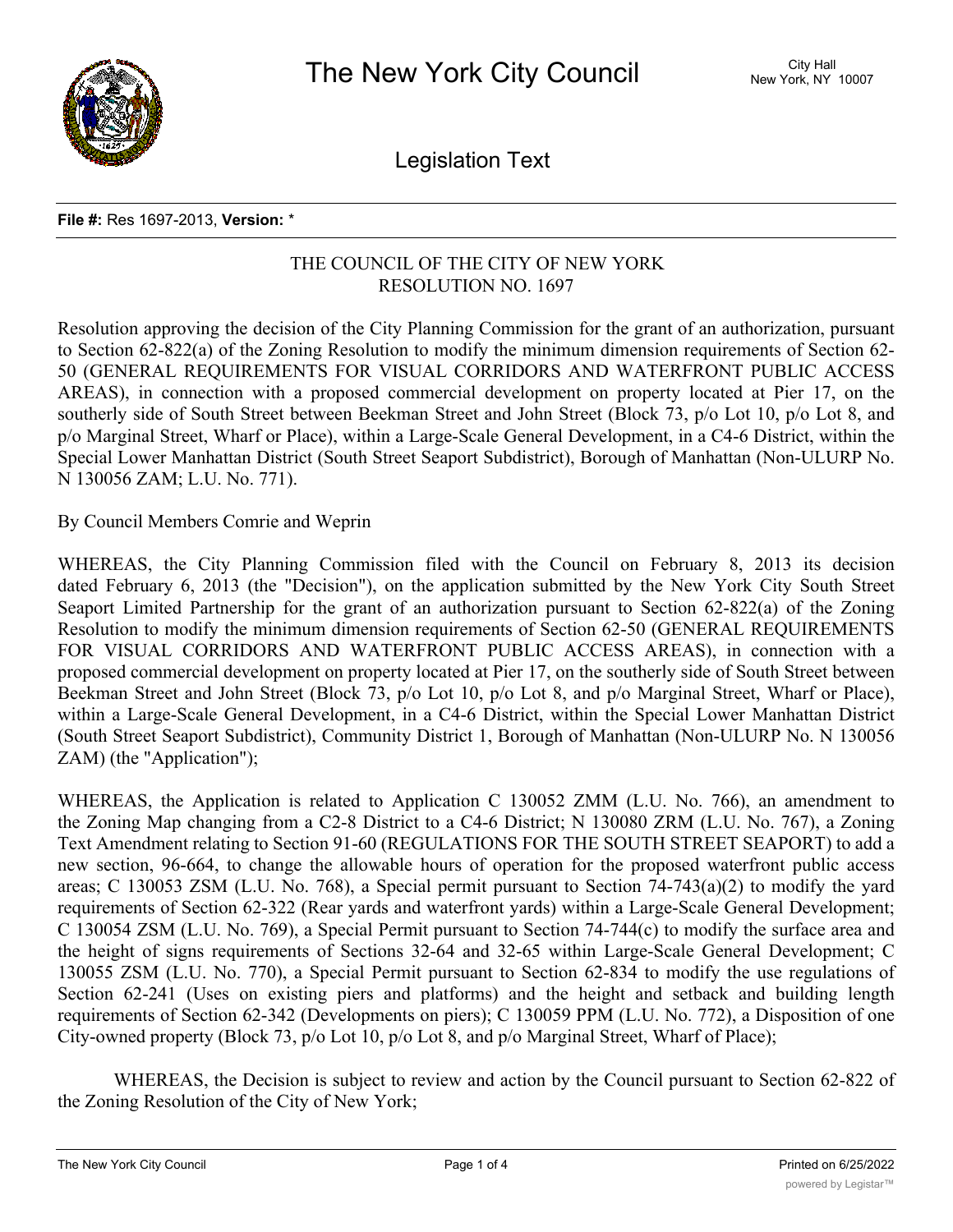## **File #:** Res 1697-2013, **Version:** \*

WHEREAS, upon due notice, the Council held a public hearing on the Decision and Application on March 14, 2013;

WHEREAS, the City Planning Commission has made the findings required pursuant to Section 62-822 (a)(1) of the Zoning Resolution of the City of New York;

WHEREAS, the Council has considered the relevant environmental issues, the negative declaration (CEQR No. 12DME007M) issued on August 28, 2012 (the "Negative Declaration") and the CEQR Technical Memorandum dated March 19, 2013 (the "Technical Memorandum");

WHEREAS, the Council has considered the land use implications and other policy issues relating to the Decision and Application;

## RESOLVED:

The Council finds that the action described herein will have no significant impact on the environment as set forth in the Negative Declaration and the Technical Memorandum.

Pursuant to Section 62-822(a)(1)(i) and (ii) of the Zoning Resolution of the City of New York and on the basis of the Decision and Application, and based on the environmental determination and consideration described in this report, N 130056 ZAM and the Technical Memorandum, incorporated by reference herein, the Council approves the Decision, subject to the following conditions:

1. The properties that are the subject of this application (N 130056 ZAM) shall be developed in size and arrangement substantially in accordance with the dimensions, specifications, and zoning computations indicated on the following plans and filed with this application and incorporated in this resolution:

| Drawings by SHoP Architects: |                                          |                          |  |
|------------------------------|------------------------------------------|--------------------------|--|
| Drawing No.                  | Title                                    | Last Date Revised        |  |
| $G-002.00$                   | Survey                                   | 09/04/2012               |  |
| $Z-102$                      | Seaward and Upland Area Diagram          | 08/29/2012               |  |
|                              | Drawings by SHoP Architects:             |                          |  |
| Drawing No.                  | Title                                    | <b>Last Date Revised</b> |  |
| Z-103Platform and            |                                          |                          |  |
| Pier                         |                                          |                          |  |
| Diagram $09/04/201$          |                                          |                          |  |
| 2                            |                                          |                          |  |
| $Z-104A$                     | Site Plan - Option A                     | 02/05/2013               |  |
| $Z-104B$                     | Site Plan - Option B                     | 02/05/2013               |  |
| $L-100$                      | Shore Public Walkway $+$ Visual Corridor | 02/05/2013               |  |
|                              | Diagrams                                 |                          |  |
| L-101                        | <b>Upland Connection Diagram</b>         | 08/29/2012               |  |
| $L-102$                      | WPAA on Pier - Seaward Edge Diagram      | 09/04/2012               |  |
| $L-103$                      | WPAA on Pier - Landward Portion Diagram  | 09/04/2012               |  |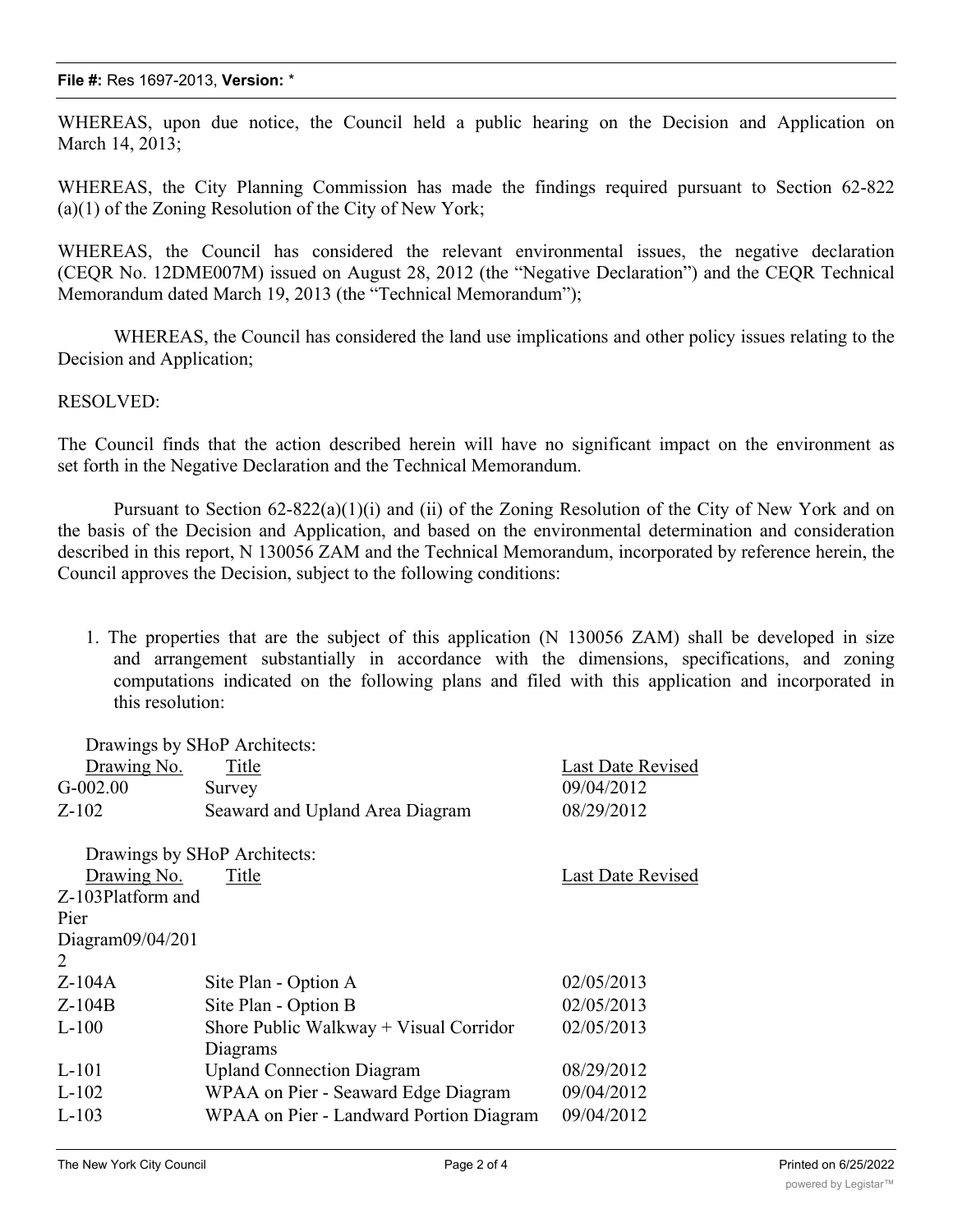| $L-104$  | WPAA on Pier - Other Edges Diagram   | 09/04/2012 |
|----------|--------------------------------------|------------|
| $L-300$  | <b>Waterfront Public Access Area</b> | 02/05/2013 |
| $L-303$  | Zoning Chart                         | 09/04/2012 |
| $L-304$  | Zoning Chart                         | 09/04/2012 |
| $L-400$  | <b>Seating Plan</b>                  | 02/05/2013 |
| $L-401$  | <b>Furnishing Plan</b>               | 02/05/2013 |
| $L-402$  | Hardscape Material Plan              | 02/05/2013 |
| $L-403$  | Landscape Lighting Layout            | 02/05/2013 |
| $L-404$  | <b>Planting Plan</b>                 | 02/05/2013 |
| $L-500$  | <b>Site Sections</b>                 | 02/04/2013 |
| $L-600$  | <b>Seating Details</b>               | 09/04/2012 |
| $L-601$  | <b>Seating Details</b>               | 09/04/2012 |
| $L-602$  | <b>Seating Details - Gliders</b>     | 09/04/2012 |
| $L-603$  | <b>Guardrail Details</b>             | 09/04/2012 |
| $L-603A$ | Marine Details                       | 02/05/2012 |
| $L-604$  | Railing $+$ Furnishing Details       | 09/04/2012 |
| $L-605$  | Paving Details                       | 09/04/2012 |
| $L-606$  | <b>Planting Details</b>              | 09/04/2012 |
| $L-607$  | Signage Details                      | 02/05/2013 |

L-101 Upland Connection Diagram 08/29/2012

- 2. Such development shall conform to all applicable provisions of the Zoning Resolution, except for the modifications specifically granted in this resolution and shown on the plans listed above which have been filed with this application. All zoning computations are subject to verification and approval by the New York City Department of Buildings.
- 3. Such development shall conform to all applicable laws and regulations relating to its construction and maintenance.
- 4. Upon the failure of any party having any right, title or interest in the property that is the subject of this application, or the failure of any heir, successor, assign or legal representative of such party to observe any of the restrictions, agreements, terms or conditions of this resolution whose provisions shall constitute conditions of the authorization hereby granted, the City Planning Commission may, without the consent of any other party, revoke any portion of or all of said authorization. Such power of revocation shall be in addition to and not limited to any other powers of the City Planning Commission or of any agency of government, or any private person or entity. Any such failure as stated above, or any alteration in the development that is the subject of this application that departs from any of the conditions listed above, is grounds for the City Planning Commission to disapprove any application for modification, cancellation or amendment of the authorization.
- 5. Neither the City of New York nor its employees or agents shall have any liability for money damages by reason of the city's or such employee's or agent's failure to act in accordance with the provisions of this authorization.

Adopted.